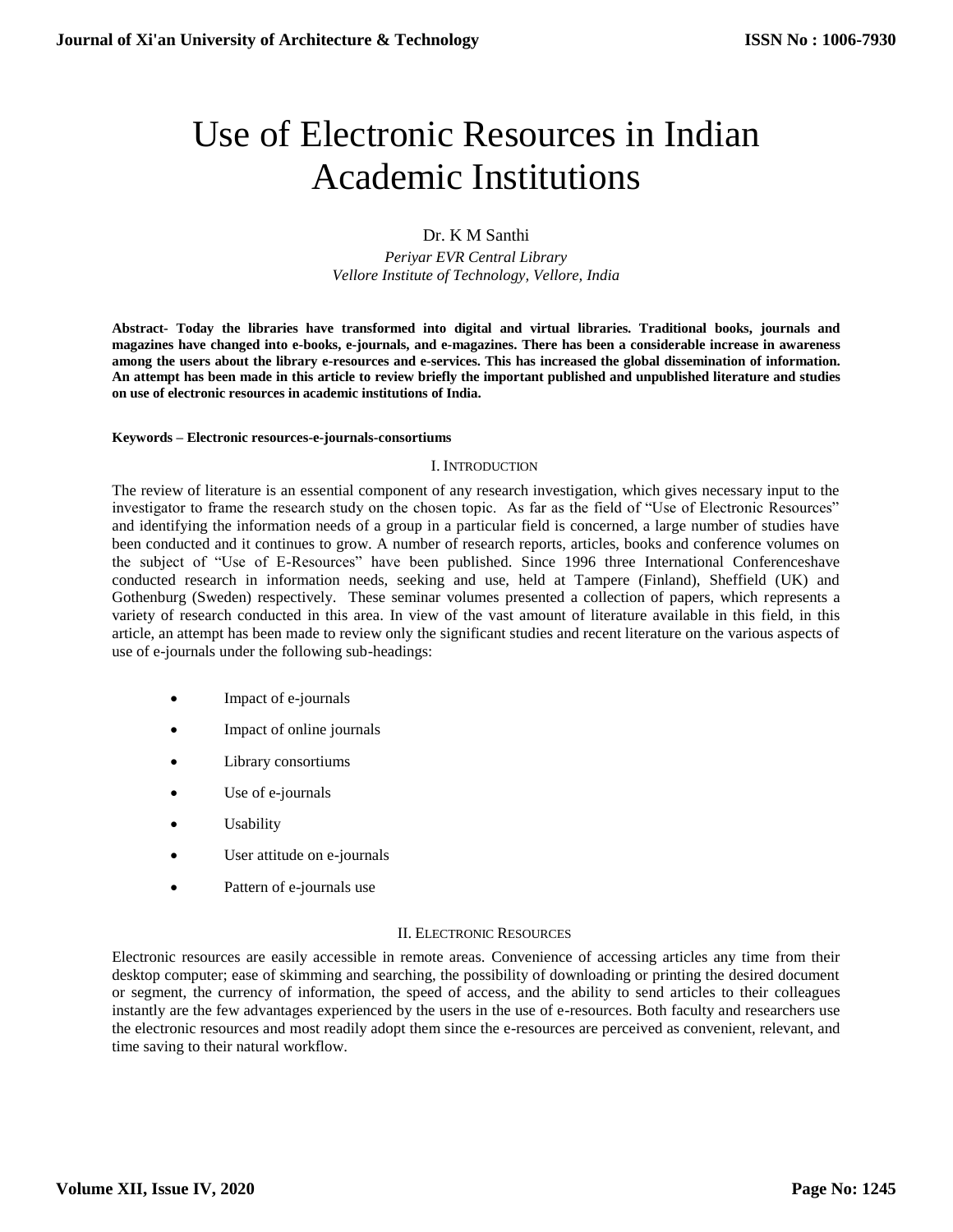### *2.1. Impact of e-journals-*

Kanniyappan et al.[1] have conducted a survey at Anna University Chennai to find out the use and impact of different types of e-resources and services. Findings of the survey revealed that majority of the faculty members feel that library activities have improved during past two years due to computerization. Majority of respondents used ejournals and Internet or WWW for their research and study purpose. Majority of the respondents used the e-journals rather than the printed journals and 32%used both electronic and printed journals equally. Most of the faculty members are aware of the availability of e-resources which they used frequently for their teaching purposes. Chowdappa et al.[2]survey deals with the impact of digital technology on information users of higher education in Mysore. It reveals that 83.3% of the subject experts of the opinion that there is high impact on IT on library resources and services. They told that the electronic resources will supplement the conventional printed media in getting precise, relevant, and timely information. The users in the age group of 50 to 70 years are rather reluctant to use ICT facilities. Kaur and Rama Verma [3] describe the use of electronic resources and services provided at the central library of Indian Institute of Technology, Delhi. Results found that usage of e-journals is increasing; this is due to awareness among the users about the library e-resources and services. Owing to an easy access available at various places in the institute, users are accessing these resources at hostels and departments more as compared to the library.

Sudharma and Khan[4] report that faculty and research scholars are aware of the e-resources such as such as e-books, e-journals, e-encyclopedias, e-theses, CD-ROM databases, e-mail and internet. Large number of research scholars and faculty members are using these e-resources for their research work. Many faculty members strongly agreed with the necessity for computer and internet literacy to access information. Majority of the users were satisfied with the e-resources available at the NASSDOC library. Ram Gopal Garg and Amit Kumar Tamraka(2016) have conducted a survey to evaluate the use of Electronic resources (E-resources) by the library users of Indian Institute of Technology, Kharagpur, India, with a view to examine the exposure of users to eresources. It reveals that majority of the respondents 260 (63.10%) have stated that they knows very well about what number of E-journals/database are available in the library concerned to their subject/discipline. Regarding information need of the user's while selection of e-journals, 217 (52.66%) users responded that library mostly ask their information requirement related to different categories of subject/discipline before selection of E-journals for the library. Whereas, 85 (20.63%) respondents reported that library rarely or never ask about their information needs before selection of E-journals. On the other hand, a large number of users as 110 (26.69%) don't know about such this type of act happened or not in the library. User's response regarding overall quality of the e-services,167 (40.53%) users have responded that e-services offered by the library are helpful for their work. Besides this 121 (29.36%) respondents replied that services of the library are very helpful for their work. Apart from this, 88 (21.35%) users are responded that overall qualities of library services are extremely helpful for their study/research/teaching. The study reveals that the all the three categories of the users of IIT, Kharagpur, are using the available E-resources satisfactorily. Simultaneously, the Central Library of IIT, Kharagpur is playing an important role in promotion, assistance and guidance in accessing the E-resources[5].

A total of 507 were responded out of 575 distributed and the response rate works out to 88.18%. Out of 507 respondents, 384 (75.74%) were from VIT University, Vellore campus and the remaining 123 (24.26%) from Chennai campus. Further 267 (52.68%) belongs to faculty and 240 (47.32%) belongs to research scholars. The study was carried out with the primary objectives of "To identify the Views on e-resources among faculty and research scholars"; "To identify the respondents' perception on e-resources among faculty and research scholars" and "To identify the opinion on electronic resources among the users". The Information was collected from researcher and faculty through questionnaire on three broad concepts such as "Usage on Electronic Resources", "Perception on Electronic Resources" and "Opinion on Electronic Resources". The usage of electronic resources were ascertained based on Format of Document Preferred; Type of Materials and Format Preferred; Criteria used for selection of eresource materials; Use e-resources; Criteria used for selection of e-resource materials and E-resource Environment. The "Perception on Electronic Resources" were identified based on Use of e-sources; Opinion on Information Sources; Digital tool used to get information; Important E-Resources one usually use to get information; Purpose of using E-Resources; Advantages and dependency of Electronic Services; Frequently used Electronic resources; Preference, advantage and disadvantages of E-resources.The Opinion on Electronic Resources were ascertained based on Method of Enhancing Knowledge; Specific Opinion; Access to E-Journals; Motivation to use the Eresources; Legal issues; Constraints, Barriers, Suggestions and Web based library services.The study indicates that there exists significant difference in the Views on e-resources among faculty and research scholars. It is surprise to note that there exist uniformity in the Format of e-resource and Documents Preferred by the faculty and research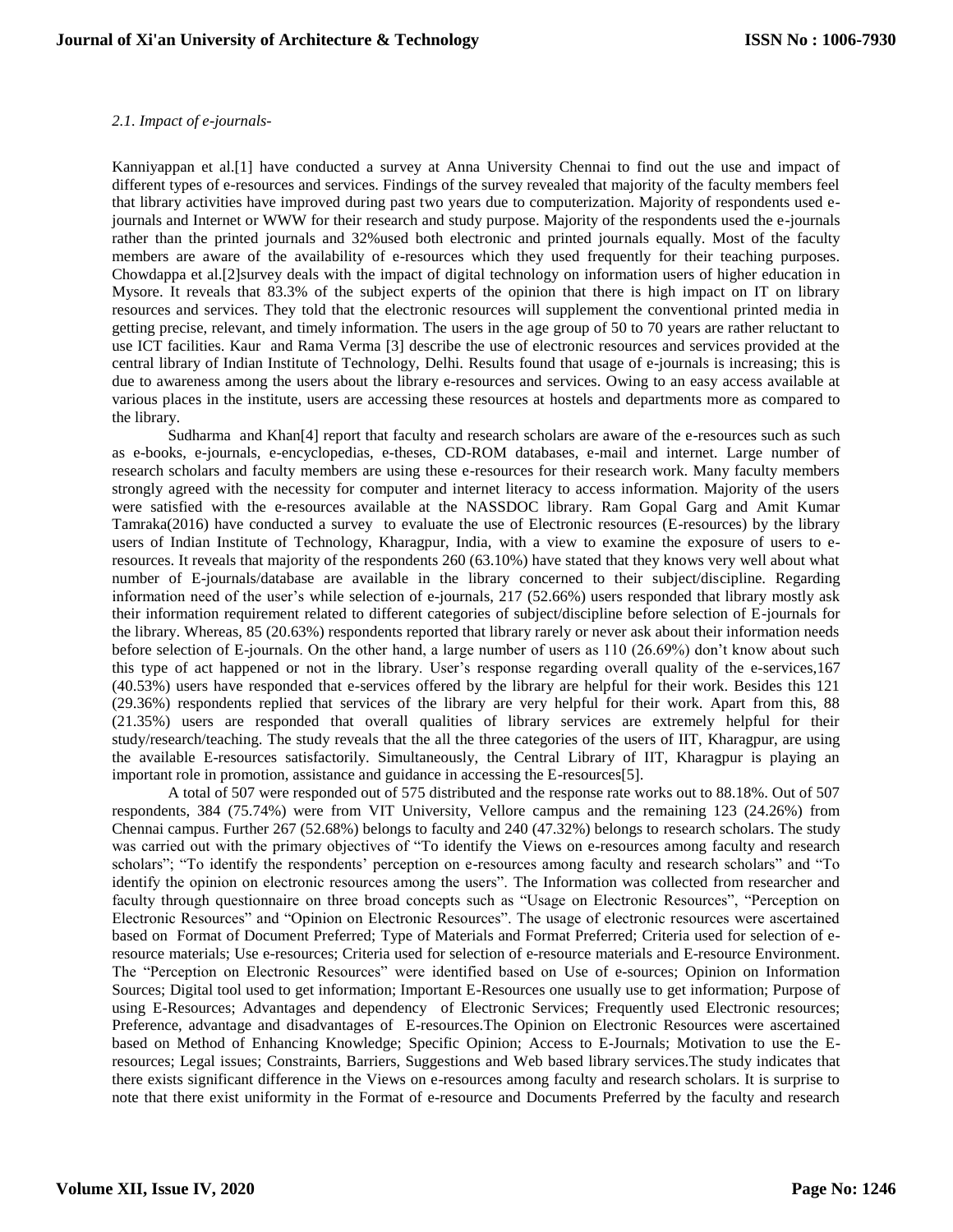scholars. Similarly there is no significant difference in Type of Materials and Format Preferred by the faculty and research scholars. However there exist significant differences in the Criteria used for selection of e-resource materials and sources; whereas synchronised opinion on the available e-resources environment in the University foruse of E-resource by the faculty and research scholars. Uniform perceptions, synchronised views on use and opinion on information resources, and uniformity in used of digital tool in getting information were some of the attributes on e-resources among faculty and research scholars. There exist uniformity in the Purpose, Dependency, Preferences and frequency on Electronic Resources by the faculty and research scholars. Method of Enhancing Knowledge and Motivating the faculties and research scholars in use the E-resources were the expectations among the faculty and research scholars. There exist uniform opinion on the Constraints, Barriers and Legal issues in using the Electronic e- resources among the faculty. The study further paved way for a frame work in maximising the eresources[6-8]. Veeramani andVinayagamoorthy [9] have made an attempt to study the impact of online journals. They found that 58 percent of respondents browse e-journals through search engines. 77% of the respondents prefer to access e-journals for preparing lecture note. It is important to mention that 88% of the respondents use e-journals.

A study by Siridevi and Ramamurthy[10] emphasizes on evaluation of the use of e-resources and services among the faculty in autonomous Engineering Colleges in Chittoor District. Out of 175 respondents 42 (24%) of them are using e-resource for the purpose of giving lecture and preparing Notes, 33(18.86%) of them are using eresources for Career development (ie. Attending conferences, Seminar, and Workshop), 32(18.28%) of them are using e-resources for publishing Research articles, 31(17.72%) of them are using e-resources for knowing the current information(i.e. general awareness) , and the least of the respondents 15(8.57%) use e-resources for updating knowledge. The Faculty's priority for teaching purpose is 57(32.58%), career development 31(17.73%), e-mail30( 17.15%), finding relevant information 23(1315%),19(10.81%) and least priority is given to any other ie. 2(2.28%). It was found from the data analysis that almost of all institution Faculty top priority is given to teaching purpose and followed by career development.

#### *2.2.Impact of online journals-*

Nazim and Devi[11]have usedacase study method to know the trends of open access publishing in India. Results found that among the top 25 open access publishing countries, India ranks  $12<sup>th</sup>$  for the overall number of journals, but drops to 18<sup>th</sup> for journals with online content. Although, its occupied 5<sup>th</sup> position in the list of open access journals. At present India ranks  $12<sup>th</sup>$  in the list of countries with registered interoperable archives in the registry of open access repositories. (ROAR).Bollen et al.[12] have compared the resulting journal impact rankings to the Institute of Scientific Information's Impact Factor (ISI IF). Results indicate the although social network metrics and ISI IF rankings deviate moderately for citation- based journal networks, they differ considerably for journal networks derived from download data. We believe the results represent a unique aspect of general journal impact that is not captured by the ISI IF. These results furthermore raise questions regarding the validity of the ISI IF as the sole assessment of journal impact, and suggest the possibility of devising impact metrics based on usage information in general.Bhata and Kumarb[13] stated the results of citation analysis of research articles from scholarly electronic journals in the field of library and information science published during the years 2000 to 2006. Results showed that 81.49% of articles published during the period had web references. Out of 25,730 references, 56.54% of references were print journal references and 43.52% of them were web references.

Vinod Kumar Singh[14] investigated the resources and services provided to the users (research scholars and faculty members) by the Central Library of JamiaMilliaIslamia, University of Delhi, Jawaharlal Nehru University, JamiaHamdard and Guru Gobind Singh Indraprastha University for research work in the present electronic environment. The survey revealed that the majority of the respondents used print resources (98.86%), e-journals (94.89%) and online databases (61.93%) in their research work. E-books (35.79%) and audiovisual materials (9.66%) are less used by them in their research work. The majority of the respondents (98.29%) have been using Google search engine to retrieve information related to their research work. The majority of the respondents (90.91%) stated that Information and Communication Technology (ICT) enhances the quality of their research work.

#### *2.3. Library consortium-*

Chauhan and PremChand[15] observed that there is great need to more to publicize the UGC Info net Programme. Most of the participants have not used e-contents that are subscribed by UGC-Info net Consortium. They concluded that user statistics are a vital part of evaluating. The usefulness of any product, use statistics for each university will be distributed periodically.Satija and SarbrinderKaur[16] have concluded that consortia subscriptions are the most common channel of resource sharing in Technological Institute of North India. INDEST – AICTE and UGC-INFORNET, both open-ended consortia, have brought about revolution in the field of resource sharing.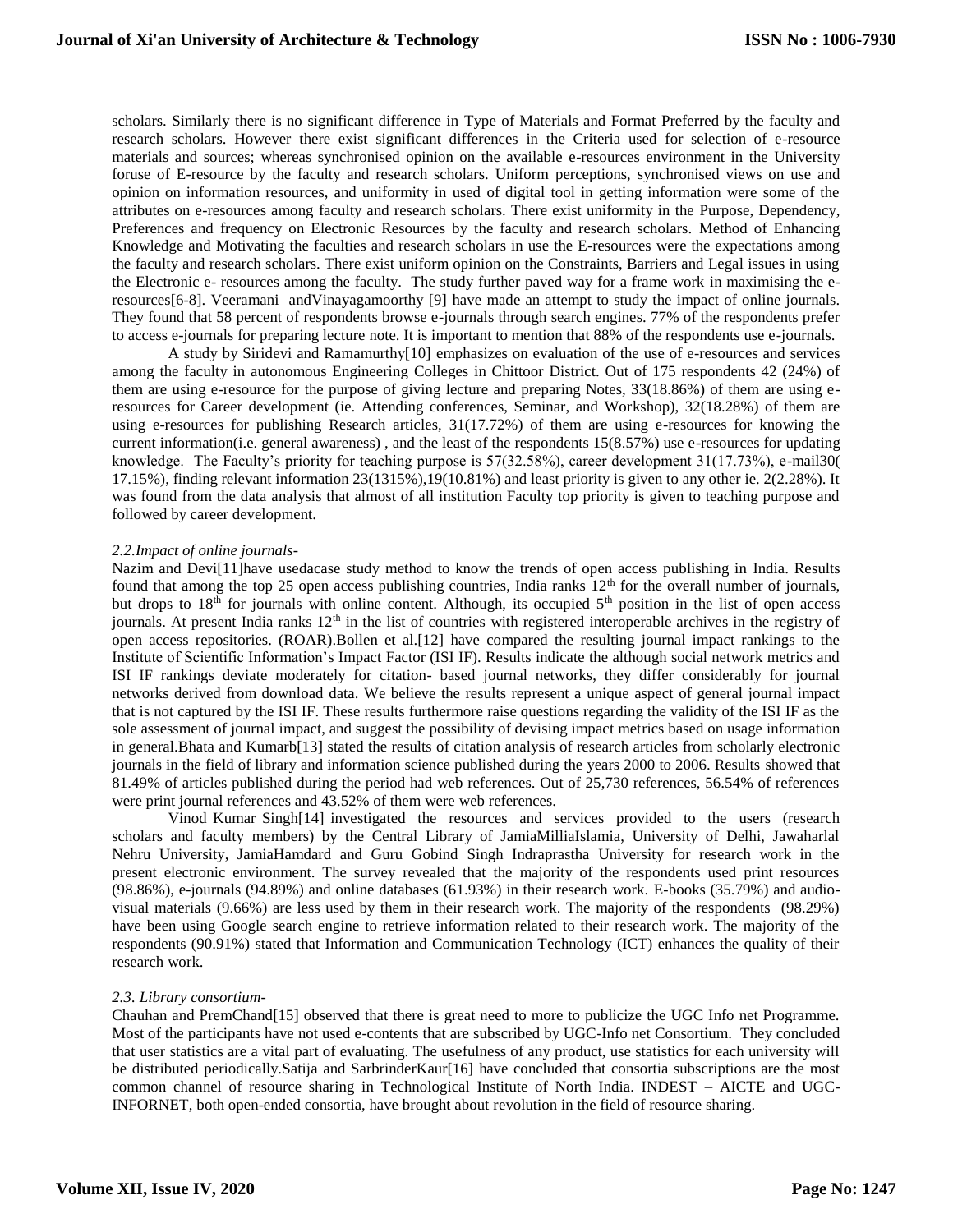Walmiki et al.[17] have conducted survey on digital library consortium by the faculty members of Karnataka state universities. They found that 39.79% of faculty members are aware and use the UGC-Infonet Digital Library Consortium resources whereas 35.99% are aware but do not use and 24.22% are not at all aware the resources. Majority of non-users belong to social science and humanities and those who have not undergone formal computer training. Major problems faced by the users are lack of knowledge to use, insufficient internet nodes, slow bandwidth and lack of relevant information sources. About 37% of the faculty members were aware of and participated in user education programs conducted by their university library.

#### *2.4. Use of e-journals-*

Kalbande and Chavan<sup>[18]</sup> have conducted a survey to investigate the use of internet, e mails, CDROMS etc. by the faculty members in the engineering colleges affiliated to University of Pune (M.S). They suggested that to improve the quality of education as well as the individual faculty member, there is a need of some improvement in the dealing with the digital resources. With the increasing influx of electronic resources into libraries the user orientation programs should be implemented in regard to digital resources. More computer terminals should be installed in libraries for facilitating easy and quicker access to digital resources. To facilitate the internet use directory of websites should be prepared and updated frequently. The college should be use electronic bulletin board in library for inform to faculty members about new arrivals and library information & services. Awareness levels should be increased for maximizing the usage of online journals for procuring the current and required information.

A study by Makkini Anil Kumar and V Pulla Reddy{19} aimed to find out the use of e-journals by the research scholars in the libraries of Sri Venkateswara University (SVU), Andhra University (AU) and University of Hyderabad (UH). 29.72% of research scholars use print journals frequently for their research work. The majority of the research scholars (54.61%) replied that the print journals are very important, and 39.30% of them replied that the print journals are moderately important despite the presence of e-journals. Nearly onefourth of research scholars (23.87%) are dissatisfied with the print journals subscribed by their respective libraries. The study also reveals that 35.48% of research scholars prefer print format of journals. Printjournals are important for the research scholars to collect the required information for their research work. The study shows that 32.10% of the research scholars did not participate in training programmes conducted by their libraries with regard to the use of e-journals. The study shows that 40.88% of the research scholars spent only three hours, 20.95% of them two hours and 6.30% of them one hour per week in their libraries in using e-journals. NaushadAli[20] has examined the use of electronic information services (EIS) among the users of the Indian Institute of Technology (IIT) Library in Delhi, India. Both questionnaire and Observational method were used for data collection where 300 valid samples were collected. The analysis of the data collected covered awareness of EIS Services, use of e-journals, advanced search facilities, acquaintance with electronic information sources, the purpose of using e-information, problems faced by the users while using EIS, infrastructure facility available and satisfaction level of users. The study found that Boolean logic and truncation are the most often used search facilities by IIT users. Lack of printing facilities, terminals and trained staff are the major reasons that would discourage users from accessing the e-resources. The survey also reveals that some 60 percent of the users faced difficulties while browsing e-information.

Mishra and ReshmiRekha[21] have revealed that the use of e-resources among the students of the library under study is primarily to update knowledge. The teachers of the university under study use UGC-Infonet and INDEST Consortium to find the latest information in their own subject and constitute the highest percentage for using the e-journals. It is also surprising to note that a good number of respondents are not used to e-resources of the library due to the lack of their awareness.Natarajan et al.[22] have analyzed the effectiveness of e-resources provided by Annamalai University for its faculty members and research scholars in eight different faculties. Results reveal that despite the availability of wide range of e-resources the frequency of their use was low. The reasons identified for this are lack of time, lack of awareness, lack of subject coverage and slow downloading. More than fifty percent of the users were opinion that the relevance of the e-resources covered by e-journals consortium of Annamalai University was satisfactory. Majority of the users agreed that training would lead to better utilization of e-resources.Syed et. Al[23] attempted to study the issues like use of electronic information resources, its impact on the collection of print and electronic sources its awareness among the users, and the places where the users are accessing these resources. The findings show that users were using e-resources; the awareness about eresources encourages users to use such resources to the maximum; and the users are using Department and home more for accessing the information. The impact of e-resources was visible from the decrease in number of printed documents in comparison to the increase in number of electronic resources. The use of e-resources has increased manifold. The printed material is being quickly replaced by the electronic resources.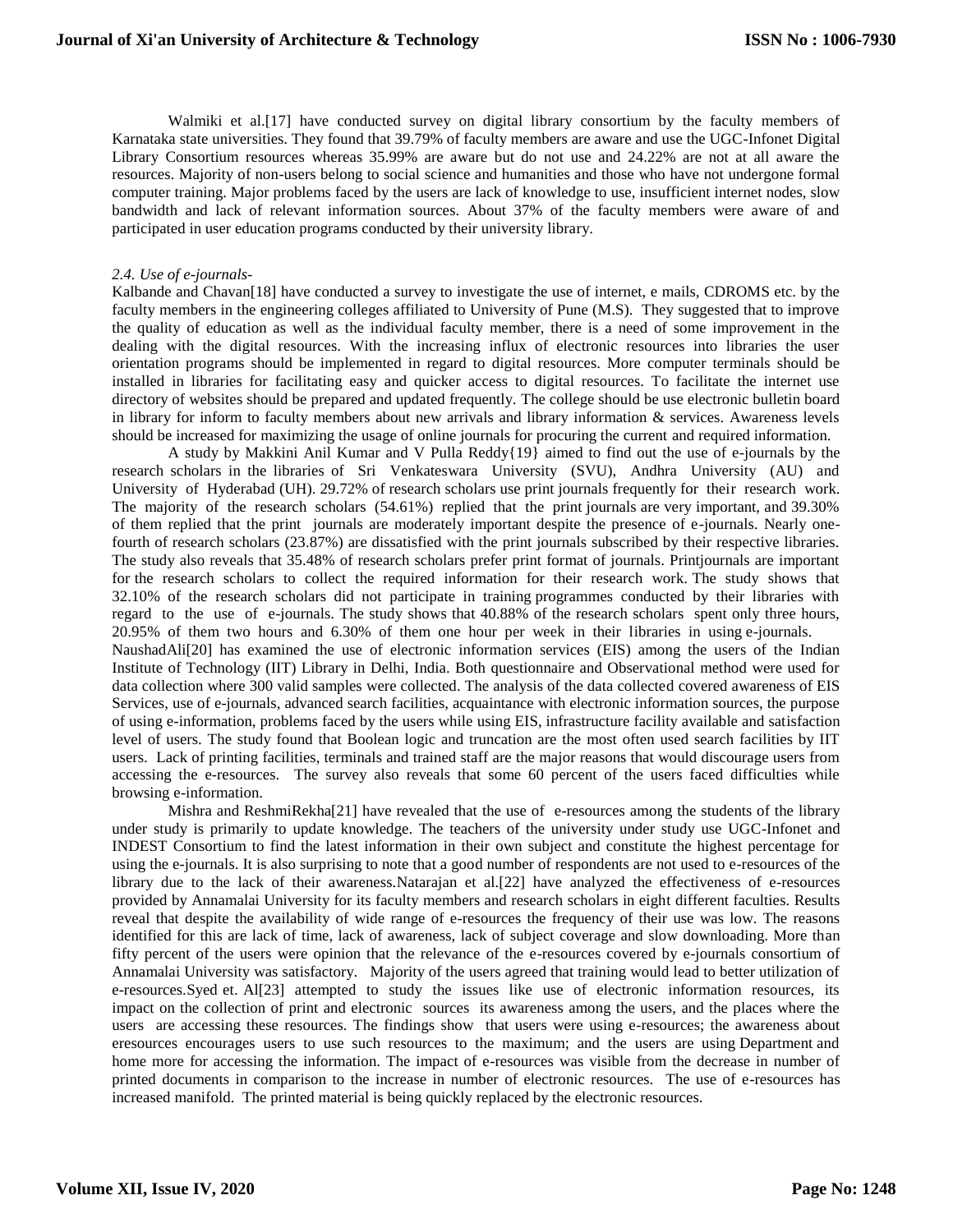Kumar and Shukla[24] in their study titled "Use of Internet among the research scholars of the faculty of science, University of Allahabad: A case study" it shows that a majority of the research scholars mainly use the Internet for research purpose and the least number of research scholars use the Internet for entertainment purposes. E-journals are the most preferred resources used by all the research scholars. It is followed by the use of e-articles. All the research scholars browse the desired information from the Internet by using the search engine and Google is the must favorite search engine. It has been showed that only 38.33% respondents fully satisfied with the Internet services, 31.67% partially satisfied and 30% least satisfied.Jamali et al.[25] in their article provide a review of the log analysis studies of use and users of scholarly electronic journals. Log analysis provides little in the way of explanation, satisfaction and impacts, and rather raises the questions that really need to be asked, a survey or qualitative study needs to be done to find the answers to the questions. Log analysis is clearly useful for certain kinds of analyses, like shedding light on the format of the articles scientists read (PDF or HTML), the age of the articles (obsolescence), and the way scientists navigate to the required material (searching and browsing behaviour). But log analysis is not all that helpful at discovering the value and use of the articles retrieved, or about what lies behind expressed information seeking Behaviour.

Vakkari and Talja[26] discussed keyword searching in journal and reference databases were clearly the most important access methods in all disciplines compared to browsing, chaining or obtaining material from colleagues. Academic status and discipline influenced the patterning of search methods used. Keyword searching in databases was more common in natural sciences, engineering and medicine than in other disciplines. Semi-directed searching comprised of browsing, chaining and colleagues as sources of access. It was significantly more common in humanities than in other disciplines. Anitha[27] in her survey concluded that the collection and service infrastructure of the libraries in the Bangalore regions are not up to the mark. They are struggling in building digital collection and disseminate the same due to the lack of various factors such as, ICT infrastructure, IT Trained manpower, awareness, user demand, finance, knowledge and training of digital resources.

Nikam and Pramodini[28] in their study examined the utilization and satisfaction levels of users in respect to the e-resources and present the use of internet by the users of University of Mysore. The survey indicates that the use is marginal and the scientists in the Mysore University campus need constant guidance and training to maximize the use of the e-resources. Deshpande and Pathak[29] carried out the survey in astronomy and astrophysics libraries and information centers in India. The study tried to create a substantial body of knowledge about the factors that influence the success of electronic journals, and do share this knowledge with that in the fields of astronomy and astrophysics in order to help facilitate change. Structured questionnaires for users (Academic Members, Post-Doctoral Fellows and Research Scholars) containing 40 different questions were used. The purpose was to identify the basic minimum infrastructure necessary to provide users access to electronic journals and to facilitate easy response in all major A&A organizations in India. Findings showed that the increasing use of the electronic information-seeking environment had produced change in the practice of science.

Nicholas et al.[30] purpose of this paper is to demonstrate a novel form of deep log analysis by linking questionnaire data with transactional server log data generated by the same users; and to provide a richer understanding of the information-seeking behaviour of a strategic community of virtual scholars. Usage statistics were obtained from logs for an 18-month period: 16,865 sessions were covered and 110,029 pages were viewed. Searching behaviour was studied in regard to number of returned hits and number of searches in a session. A questionnaire survey was also conducted to identify Science Direct users according to the subject/discipline to which they belonged and attitude towards some scholarly communication issues. The answers of more than 750 Science Direct users to the questionnaire were linked to the usage logs of the same users through matching internet protocol (IP) addresses. The study reveals large differences between scholars in different subjects in terms of information-seeking behaviour and their interaction with electronic journal systems.

Galyani and Talawar[31] studied the scholarly electronic journals at the Indian Institute of Science. The survey method was questionnaire. The results showed a growing interest in electronic journals among the users at IISc. Electronic journals were mostly used for research needs and PDF was the most preferred format. The fact that users had free access to electronic journals at all hours from their own computers seems to be the most appealing feature. Sivasubramanian and Nikam[32] in their findings of their comparative study of universities of Karnataka and Tamilnadu revealed that all libraries are having well developed internet browsing centers. Professionals from medical universities in both states are well trained for offering internet based services to users compared to other universities.

Abdul Mannan Khan and NavedAhmed[33] in their study aim to find out the level of awareness and use of e-journals by the researchers of the Aligarh Muslim University and Banaras Hindu University. Results reveal that the most of the research scholars are aware of the availability of e-journals and largely use them for reference purpose. Respondents fully agree that with the usage of e-journal the quality of research work improves with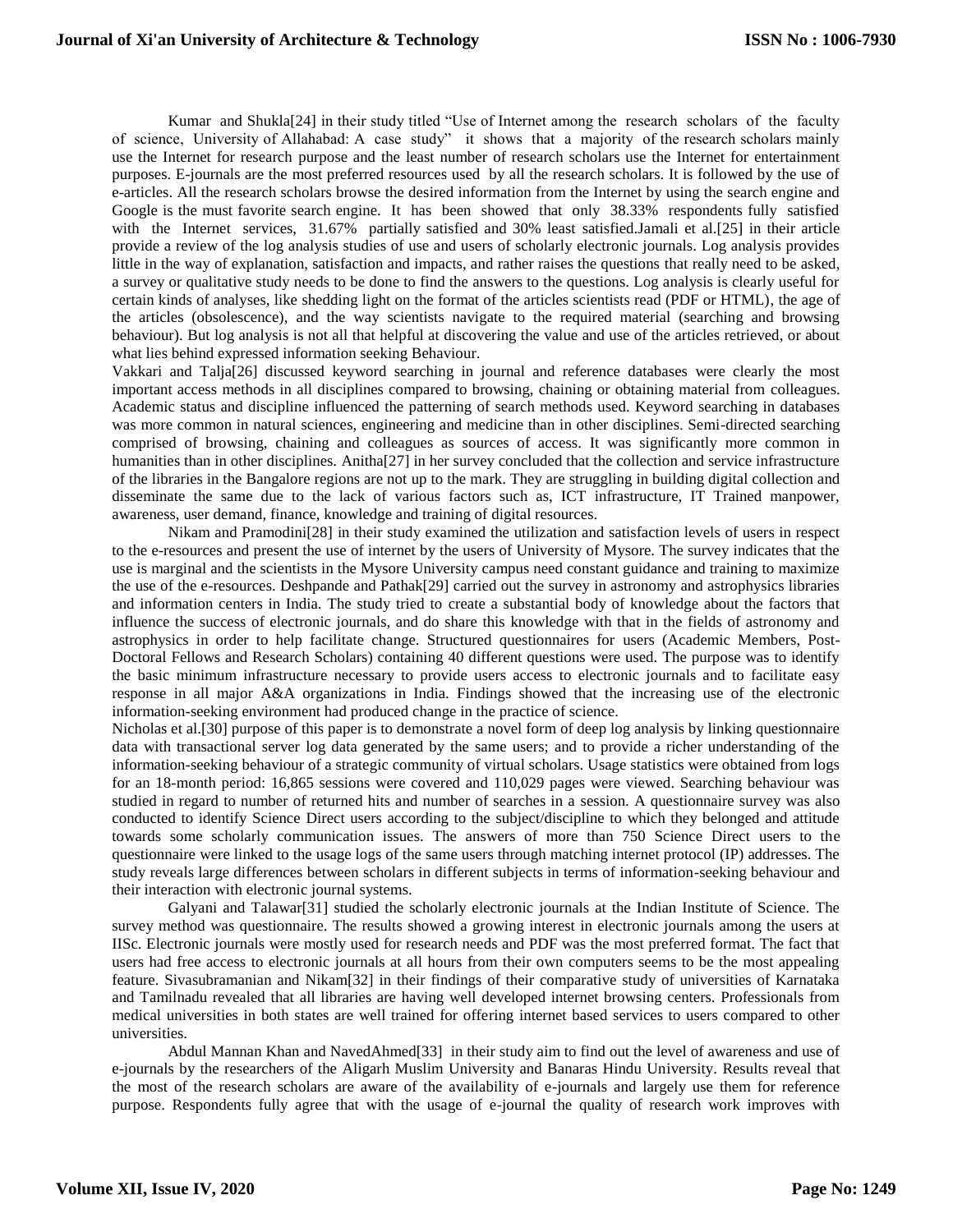enrichment of contents and materials leading to high quality manuscript. Also found that lack of training is the obstacle in proper and full utilization of e-journals.Victor et al.[34] in this research investigates the adoption of electronic journals by business academicians as a medium for disseminating academic research. It present a theoretical framework based on the body of literature in the area of adoption and diffusion of innovation, and the Technology Acceptance Model. Four hypotheses proposing that age, tenure status, gender and whether an institution is accredited affect perceptions of electronic journals are tested using a sample of 141 business professors. Age and gender were found to be correlated with propensity to regard electronic journals as equivalent to print journals. Younger respondents and women were found to be more likely to regard electronic journals favorably than older and male respondents. No tenure or accreditation effects were found.

#### *2.5.Usability-*

The research study by Kailash Chandra Das and JeoshnamayeeAchary[35] state the various aspects relating to information needs, information seeking behaviour and use of electronic resources by research scholars and faculties in the university and research libraries of Odisha. The data were collected from faculties and research scholars of 9 traditional universities and 3 research institutions. A total of 600 questionnaires were distributed randomly in the different departments of universities and research institutions, as well as among the users who visited the library, over a period of eight months during the January to August of the year 2014. Out of 600 questionnaires, 464 questionnaires duly filled up were returned to the researchers resulting to 77.33% response rate. It is found that maximum number of respondents uses University libraries, followed by research libraries. However, very less users prefers to use other libraries than their parent institutions' libraries. Regarding internet proficiency, it was found that majority have internet proficiency, whereas, very less percentage have expressed they have limited

knowledge in retrieving relevant information from internet. Majority (26.64%) of the respondents adopted Methods for seeking information by using internet/online resources, followed by using the library catalogue (25.74%) number of users.

An attempt has been made by Krishna dass and Jayaraman[36] to describe a survey of the utilization of information e resources by the faculty members and research scholars as the users of various management institutions affiliated to Bharathiar University. The result indicates that out of 50 faculty members, 22% faculty members visited daily; 13% visited three times in a week; and 10% visited once in a week. Whereas out of 50 research scholars 24% visited daily; 10% three times in a week 9% visited twice in a week; 5% one in a week and 2% visited as and when required the library. Regarding e-resources 23% of the faculty members said good and 12% were said average. It is also opinion regarding the research scholars 22% said good and 18%said average. The result indicated that CD ROM database collection available in the library. 23% of the faculty members said average and 14% were said poor. It is also observed 23% of the research scholar said average and 16% were said poor. 21% percent of the faculty members' opinion regarding the online database said good; 14% were said average. It is also observed 23% of the research scholar said good and 19% were said average. Majority of the faculty members 14% were use EBSCO,16% Emerald 20 %, Proquest, 20% J-Gate 15% Capitaline 18% Elsevier and 15% and use DOAJ. It is also observed that the majority of the research scholars 15 % were use EBSCO, 16 % Emerald, 15 % Proquest, 13 % J-Gate 15 % Capitaline 14 % Elsevier and 17% use DOAJ.

Kalbande and Chavan [37] found that the basic concept of library and its use has got a new aspect. Now as the library is nothing but the centre for information, the same has not been closed in the traditional so called "library room or library building." The journey of library has now reached to the computer lab as well as to the cabin of the individuals. The researcher was try to investigate the use of internet, e mails, CDROMSetc. by the faculty members in the engineering colleges affiliated to University of Pune(M.S). With the increasing influx of electronic resources into libraries the user orientation programs should be implemented in regard to digital resources. More computer terminals should be installed in libraries for facilitating easy and quicker access to digital resources. To facilitate the internet use directory of websites should be prepared and updated frequently. The college should be use electronic bulletin board in library for inform to facultymembers about new arrivals and library information & services. There is a need to increase the internet access facility and speed of internet for improving the use of digital resources. Awareness levels should be increased for maximizing the usage of online journals for procuring the current and required information.

A survey was conducted by SaduRanganadham[38] in SV University, Tirupati among Arts and Science students to describe the use of electronic resources in University Digital Library. The study shows that the usage of e-resources by students is increasing by day by day. Majority of the students (40%) are getting information required by them from e-journals, followed by e-books (28%) e-thesis/dissertation (25%) and conference/seminar proceedings (7%). Further majority of the respondents (76) are assessing e-resources in library and remaining of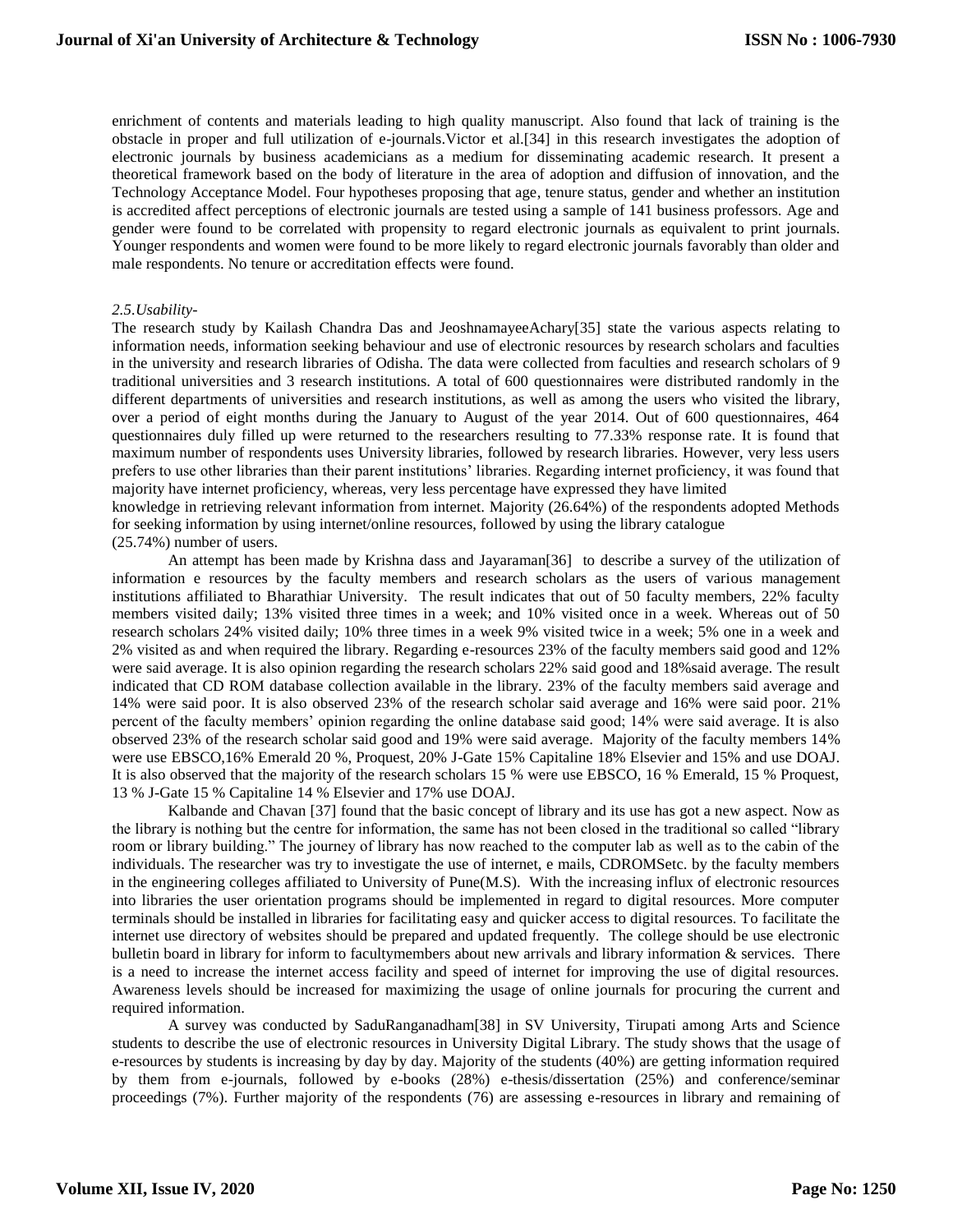them (24%) in other modes/places. As a conclusion the author suggested to add more computers in digital library and update more e-resources like e-books, e-journals and databases.

Priyanka Nagar and ShamimAktarMunshi[39]examine the information seeking behaviour of femaleresearch scholars of faculties of social science and arts in Aligarh Muslim University. The present study selected survey method to complete the study and conducted on a sample of 120 female research scholars of social science and arts faculties. A total number of 120 questionnaires were distributed among the female research scholars of social science and arts faculties of Aligarh Muslim University, Aligarh. A total number of 120 filled questionnaires were returned back by the users. The investigator selected complete 120 questionnaires for the analysis of data. Survey result shows that the Information Seeking is very essential part of researches. Most of the research scholars are satisfied with the sources and collection, web-services, and behaviour of Library staff of the University Library while some are not so much satisfied but overall results are satisfied.

A report by Gardner and Inger[40] is the output of a large-scale survey of readers of scholarly publications and their behaviour in the discovery of journal articles and online books. People working in most subjects say that academic search engines such as Google Scholar are more important than general search engines for their subjects. People working in Engineering & Technology rate general web search engines, such as Google, as slightly more important. For people working in Social and Political Science, academic search engines are the most important resource by some margin. People working in the corporate sector rely on free search engines more than anything else, and rate general search engines higher than academic search engines. People working in Chemistry rated abstracting and indexing services as the most important discovery resource, closely followed by the publisher website. Their use of general search engines and academic search engines is comparable. Library web pages and journal aggregations are far less important to people in Chemistry and Computer Science. People working in Business and Economics favour search engines significantly more than all other resources.

#### *2.6. User attitude on e-journals-*

Rosa Laltanmawii and Manoj Kumar Verma[41] have attempted to investigate the information seeking behaviour of faculties and research scholars in school of physical sciences in Mizoram University. They observed that the faculties and research scholars of school of physical sciences, Mizoram University are not visited library regularly and visited weekly or occasionally. Majority of them (75%) find out information from Internet when they are not visiting library. They visited library mainly for barrowing the book, study, read Periodicals preparing the lectures etc. Faculties and research scholars referred to use both formal and informal sources of information. Journal, books library catalogue and thesis and dissertation is most usable formal information sources while seminar/conferences/workshops, Social networking sites (SNSs), online forum discussion and personnel contact with professional are most useable informal source to satisfy the information needs. Faculties and research scholars seek information mainly for teaching, research, write a research paper and update themselves with latest information.

Santhi and Radhakrishnan[42] examine the usage pattern of electronic resources by the research scholars from Engineering Institutions affiliated to Anna University of Technology, Coimbatore. It is observed that 432 (86.6%) research scholars are using e-books for their research. Majority (98%) of the respondents use e-journals for their research, 162 (32.5%) browse e-dictionaries for their research, 228 (45.7%) research scholars are using e-theses for their research, 278 (55.7%) research scholars are using e-magazines for their research,78 (15.6%) browse e-catalogs for their research, 261 (52.3%) research scholars are using e-databases for their research. 104 (20.84%) respondents are using the e-resources at their campus, and 26 (5.21%) research scholars replied that they are using e-resources outside campus like computer centers, and home. Majority of the respondents 369 (73.95%) access e-resources both on campus and off campus location. 131 (26.25%) respondents prefer to use print formats when they access the e-resources, 45 (9.02%) of them prefer to use electronic formats and 323 (64.73%) respondents browse both print as well as electronic formats.

Prangya Das and GopabandhuSahu[43] observed that the research scholars of Utkal University are using E-resources for getting relevant information. The purposes of using the E-resources are communication, search upto-date knowledge, quick access and database search. It has been found that for communication purpose the response of research scholars is 15(17%),32(36%) research scholars are using the E-resources for Up-to-date knowledge, for quick access 11(12%) and 20(23%) research scholars are using E-resources for database search. The findings of the satisfaction of existing library resources extended to the research scholars, are not satisfied with the Digital library, OPAC/Web-OPAC, Networked based Information and CD-ROM services. Among the level of satisfaction most users are partially satisfied with CD-ROM Database, E-Books, E-Journals, and Online databases.The study by Kandasamy and Vinitha[44] is confined to awareness and use of online databases in all university research scholars and students in M.S University. From the finding of their study and the personal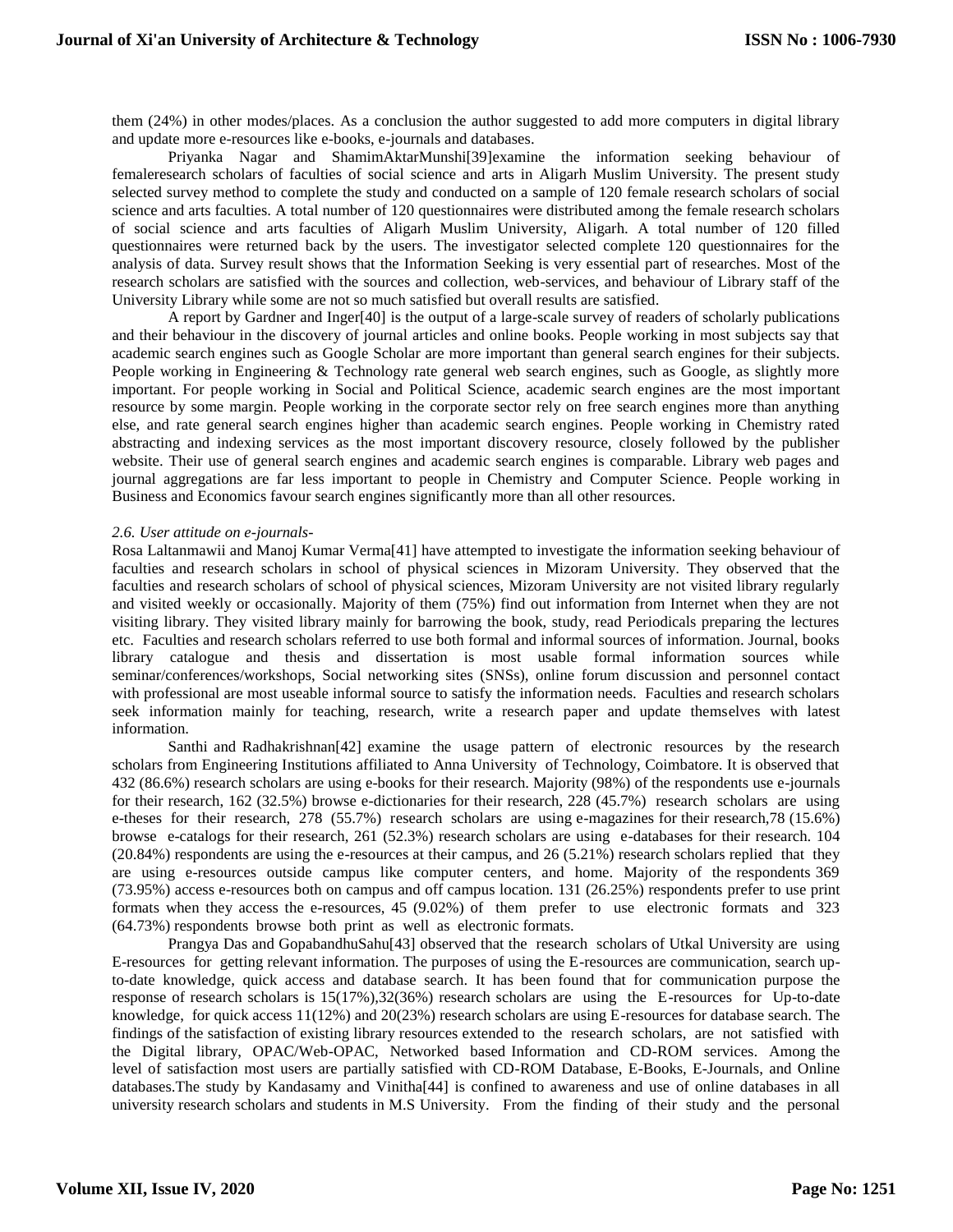observation and knowledge of researchers, several major conclusions can be drawn. In order to strengthen the research activity in the university, it is suggested that more online databases need to be subscribed these are also the research scholars expectations. Feedback should be sought from the research scholars and the services need to be evaluated to decide their utility. University should invest more in online databases.

#### *2.7. Patterns of e-journal use-*

Davis[45] analyzed annual electronic journal usage data for the North East Research Library (NERL) consortium for 2000 and 2001 for the Academic Press IDEAL aggregate package. Patterns indicated a high degree of skew in use of the journal collection a small number of journals formed the majority of total use. Each institution illustrated a unique usage pattern, with some institutions using (proportionally) more or less of the collection. No institution used every title, and some titles were used very infrequently by the consortium as a whole. Title ranking showed high congruence between 2000 and 2001. Titles not subscribed in print received about ten times less use than locally subscribed titles.Vasishta, Seema[46] examines the present scenario of access management of e-journals in seven technical universities in North India namely Dr B R Ambedkar National Institute of Technology, Jalandhar (NITJ); National Institute of Technology, Kurukshetra (NITK); National Institute of Technology, Hamirpur (NITH); Punjab university of technology, Chandigarh (PEC); Thapar University, Patiala (TUP); National Institute of Technology, Srinagar (NITS) and SantLongowal Institute of Engineering and Technology, Longowal (SLIET). The study indicates that even after more than ten years of inception of e-journal service in technical university libraries, these libraries are merely functioning as a platform to receive the e-journals from the consortia and delivering them to the users. The number of e-journals accessed by institutions varied considerably. Thapar University, Patiala has the highest collection of e-journals amongst the libraries under study followed by NIT Hamirpur. A total of 7314 ejournals are accessible to Thapar University, Patiala whereas only 2680 e-journals are accessible to SantLongowal Institute of Engineering and Technology. Most of the libraries have scanty user education programs, which can eventually affect users' ability in searching and extracting relevant information from the ejournals. Only 2 libraries, NIT Kurukshetra and Thapar University, are providing user education on regular basis. Hands-on training is most feasible method used for providing user education by most of the technical university libraries.

Dattatraya T. Kalbande ,P.A.Shinde and Ingle R.N.[47] attempt to study the issues like use of electronic information resources, its impact on the collection of print and electronic sources its awareness among the users, and the places where the users are accessing these resources. A survey was conducted in the academic year 2010-11 at the Mahatma Phule Agricultural University, Rahuri (M.S). A total number of 108 faculty members were selected and their response was obtained with the help of questionnaire. The findings show that users were using e-resources; the awareness about e-resources encourages users to use such resources to the maximum; and the users are using Department and home more for accessing the information. The impact of e-resources was visible from the decrease in number of printed documents in comparison to the increase in number of electronic resources. The use of eresources has increased manifold. The printed material is being quickly replaced by the electronic resources.Madhusudan[48] in his article titled "Use of electronic resources by Research scholars of Kurukshetra University" concluded that electronic resources had become an integral part of information needs of research scholars there. Further, he found that e-resources can be good substitute for conventional resources, if the access is fast, and more computer terminals are installed to provide fast access to e-resources.

A study by Parameshwar and Patil[49] revealed that all the faculty members and the research scholars use the books as a major source of information and majority of the faculty members and the research scholars search for printed journals and electronic resources. It is surprising to note that print journals are alsoneeded in addition to electronic journals as expressed by a majority 73.51% (197) of the research scholars and only 26.49% (71) of the research scholars have stated that print format of journals is not needed. About 54.97% (83) of the faculty members covered under the study have stated that there is need for printed journals along with the electronic copies of the same and the remaining 45.03% (68) of the faculty members have responded that there is no need for printed journals. There is a need to train the faculty members and the research scholars how to use the electronic resources. Further, there is a need to include more number of journals in the Consortium. Users also expected other kinds of services from the Gulbarga University Library with UGC-INFONET consortium.A survey conducted by Chandran[50] revealed that the highest frequency of using the electronic resources in the library was "twice a week" by 53.65% of the respondents. The lowest frequency of using the electronic resources in the library was "rarely" by 4.88% of the respondents. The purpose of using electronic resources most by the respondents (34.14%) was "to prepare for projects". The purpose of using electronic resources lest by the respondents (6.51%) was "to write book reviews". Most of the respondents (60.16%) spent "one hour" to access the electronic resources. Only 14.64% of the respondents spent "more than two hours" to access the electronic resources. The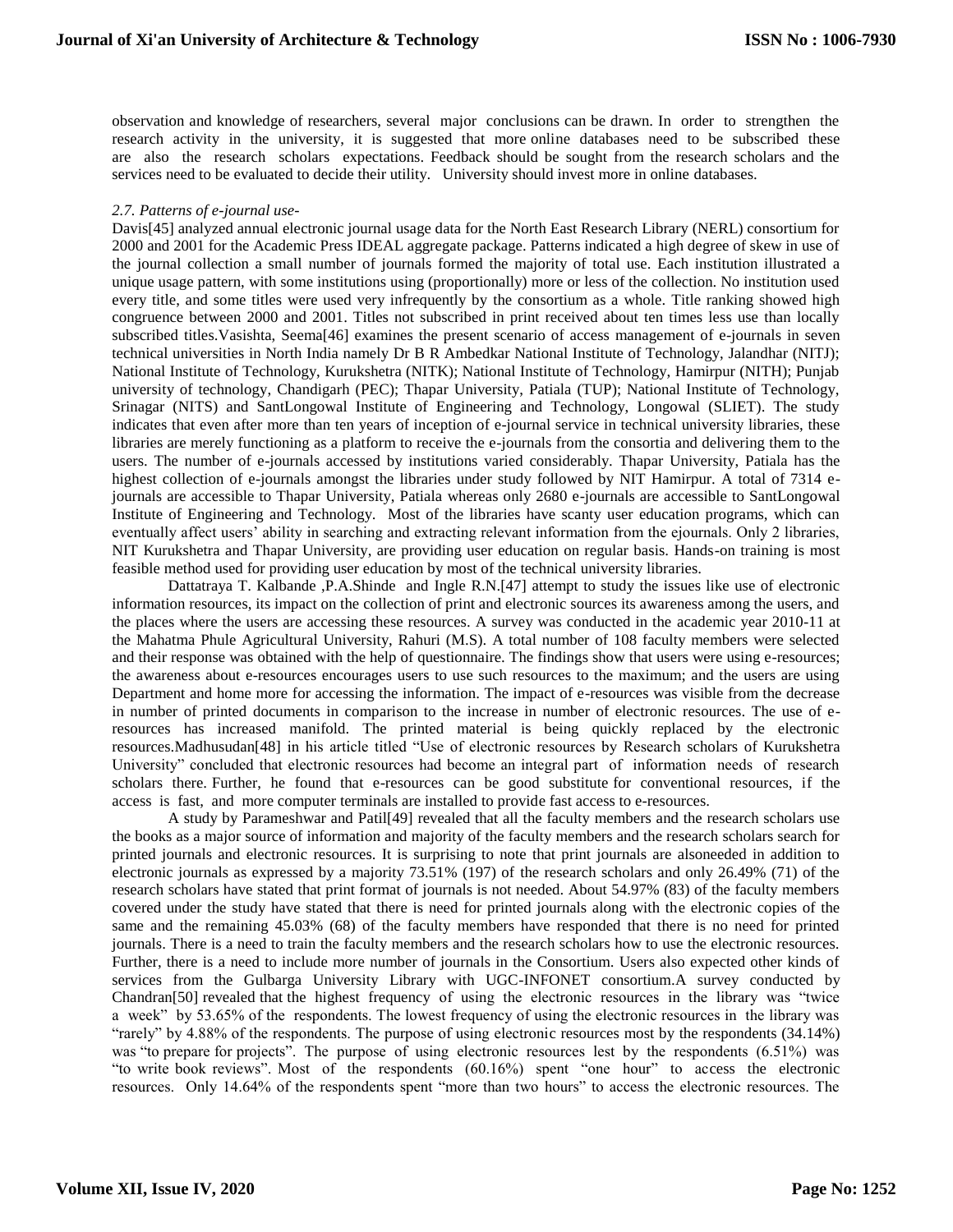majority of the respondents (68.29%) were satisfied with the relevance of electronic resources in the library. Only 13.82 % of the respondents were not satisfied.

Thanuskodi[51] examines the usage of electronic resources at Dr T.P. M. Library, Madurai Kamaraj University and reveal s that M.Phil students undertake more searching of e-resources followed by postgraduate students and PhD Scholars the least. It al so indicates that users are aware of the e-resources and their various types but recommends the improvement in the access facilities with high internet speed and increasing subscription base of the electronic information resources.Elavazhagan and Udayakumar[52] examined the exposure and measure the extent use of eresources by the faculty members and research scholars of BITS, Pilani - Hyderabad Campus" and confirmed that "the e-resources are time saving, easy to use and handle, more informative, preferred, flexible and effective". KiranKumar and MallinathKumbar[53] conducted a survey to study the use of electronic resources among the faculty in five autonomous Engineering Colleges in Bengaluru. It evaluates the purpose, benefits, preference of web browsers, search engines, file formats, problem faced, and search patterns as the key parameters. It highlights some problems, constraints and forward suggestions for better use of electronic resources. Further it assesses the faculty awareness and use of electronic resources in their academic and research needs. Besides, familiarity about search patterns for effective retrieval.

Tenopir et al.[54] examined how faculty members locate, obtain, read and use scholarly articles. Data were gathered using questionnaire periodically since 1977. Many questions used the critical incident of the last article reading to allow analysis of the members of readings per year per science faculty member continued to increase, while the average time spent per reading was decreasing. Electronic articles accounted for the majority of reading though most readings were still printed on paper for final reading. Scientists reported reading higher proportion of older articles from a wider range of journal titles and more articles from library e-collections. Articles were read for many purposes and readings were valuable to the purposes.

## III. INFERENCES

In summary, we have identified four major limitations in current approaches to e-journal use:

- Studies are often limited to single institutions, but do not take institutional context into account, such as local information communication technology (ICT) policies. Neither are differences in the social organization of disciplines taken into account.
- Studies are often limited to a single discipline. Such studies enable an in-depth understanding of the patterns of and reasons for e-journal uptake in individual fields, but are over ambitious in their claims for generalizability across other disciplines.
- Comparative studies tend to be based on broad disciplinary groupings, such as the physical sciences, health sciences, social sciences, and humanities. Studies of this nature provide a broad picture of current usage patterns. However, they produce idiosyncratic results that do not adequately reflect epistemological activities within the knowledge producing communities that they attempt to represent.
- Studies focus on use, rather than non-use, which skews patterns, observed within and across disciplines and makes it difficult to develop comprehensive descriptive or explanatory frameworks.

## IV.CONCLUSION

Traditional print journals are being replaced by electronic journals with benefits for libraries and users apparent in many ways. Users can access, download and print out papers quite easily. Therefore the usage of e – journals has increased. Further there has been a considerable increase in awareness among the users about the library e – resources and e-services. Use of electronic journals improves the quality of research by providing enriched contents on different subjects of study. A number of studies have been conducted to measure the use and impact of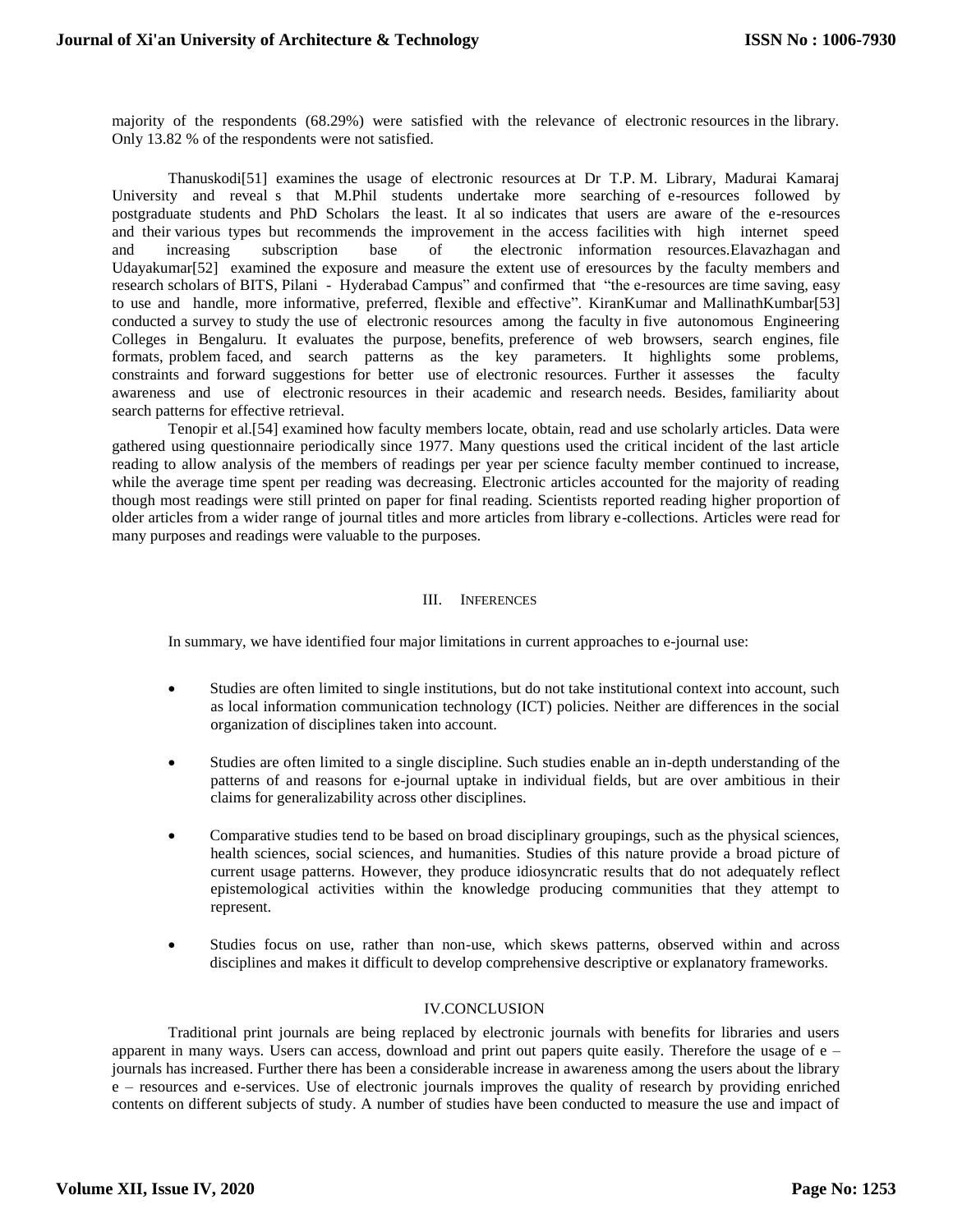electronic journals.Electronic information sources are becoming more and more important for the academic community University academics as well as the researchers are a unique population and rely on recent and timely information. Electronic resources are now used more often that print resources. There is a great need to study the use of electronic resources and investigate the level of satisfaction among academics and researchers.

#### REFERENCES

- [1] Kanniyappan, E., Nithyanandam, K. and Ravichandran, P. 'Use and impact of e-resources in an academic and research environment: a case study', Information Studies, Vol. 14(3), pp. 151 -162, 2008.
- [2] Chowdappa, N., Chandrashekara, M. and Ramasesh, C.P., 'Impact of electronic information sources on the academic users in Mysore: an analytical study', SRELS Journal of Information Management, Vol. 46(2), pp. 155-162, 2009.
- [3] Kaur, Baljinder and Rama Verma, 'Use and impact of electronic journals in the Indian Institute of Technology, Delhi, India', The Electronic Library, Vol. 27(4), pp. 611-622, 2009.
- [4] SudharmaHaridasan and Khan, Majid, 'Impact and use of e-resources by social scientists in National Social Science Documentation Centre (NASSDOC), India', The Electronic Library, Vol. 27(1), pp. 117–133, 2009.
- [5] Ram Gopal Garg and Amit Kumar Tamraka, 'Utilization of Electronic-resources by the postgraduate students, research scholars and faculty members of Indian Institute of Technology', Kharagpur, Journal of Scientometric Research, 3(2), pp. 75-81, 2016.
- [6] Santhi,K.M. and Gopalakrishnan,S., Use of electronic resources in VIT University: An Empirical Study, *International Journal of Research in Library Science*, Vol.2, No. 2,pp.44-54, 2016.
- [7] Santhi,K.M. and Gopalakrishnan,S.*,* Grouping the users based on use of e-resources: An Empirical Study, *Global Journal of Engineering Science and Research Management*, Vol. 3, No.7, pp.129-141,2016.
- [8] Santhi,K.M. and Gopalakrishnan,S.,Information sources and services offering to VIT University undergraduate and postgraduate students, research scholars and faculties: A case study, *International Journal of Science Technology and Management,* Vol.5, No. 10, pp. 45-53, 2016.
- [9] Janarthanan Y, Balajee J.M, and Srinivasa Raghava S. Content based video retrieval and analysis using image processing: A review."International Journal of Pharmacy and Technology 8, no.4 (2016): 5042-5048.
- [10] Siridevi, E. and Ramamurthy, P., 'Use and Search Patterns of Electronics Resources among the Faculty Members of Autonomous Engineering Colleges in Chittoor District, A.P: A Survey', International Journal of Research in Library Science, 2(1), pp. 9-16, 2010.
- [11] Nazim, Mohammad, and Maya Devi, 'Open access journals and institutional repositories: practical need and present trends in India', Annals of Library and Information Studies, Vol. 55, pp. 27-34, 2008.
- [12] Bollen, J., 'Toward alternative metrics of journal impact; a comparison of download and citation data', Information Processing and Management, Vol. 41, pp. 1419-1440, 2005.
- [13] Basheer, Shakila; Bivi, S Mariyam Aysha; Jayakumar, S; Rathore, Arpit; Jeyakumar, Balajee. Machine Learning Based Classification of Cervical Cancer Using K-Nearest Neighbour, Random Forest and Multilayer Perceptron Algorithms,Journal of Computational and Theoretical Nanoscience, Volume 16, Numbers 5-6, May 2019, pp. 2523-2527(5).
- [14] Vinod Kumar Singh,'Role of Academic Libraries in Research and Development Activities in the Electronic Environment: A Study of University Libraries in Delhi', International Journal of Humanities and Social Science Invention, 4(12), pp. 9-19, 2015.
- [15] Chaukan, Suresh K. and Prem Chand, 'UGC Infonet: E-Journals +consortium and Indian academics: The right initiative at the right time', Library Philosophy and Practice, 2007.
- [16] Satija, M. and Sarbrinder Kaur, 'Consortia and collection development in the libraries of Technological institute of north India', Library Philosophy and Practice, 2009.
- [17] Sampath, Nithya; Sadhasivam, Jayakumar; Kumar, R Raj; Kumar, M Sathish; Jeyakumar, Balajee; V PraveenSundar, P. Analyzing Financial Data and Mutual Funds Recommendation by Using Big Data Analytics, Journal of Computational and Theoretical Nanoscience, Volume 16, Numbers 5-6, May 2019, pp. 2414-2418(5).
- [18] Kalbande, D.T. and Chavan S.P., 'Use of Digital Library Recourses by the Faculty Members: A Case Study', International Research: Journal of Library & Information Science, 5(1), pp. 28-38, 2015.
- [19] Makkini Anil Kumar and V Pulla Reddy., Use of E-Journals by Research Scholars in University Libraries in Andhra Pradesh, Librar y Philosophy and Practice ( e-journal) Paper 1086, 2014.
- [20] Naushad Ali., 'The use of electronic resources at IIT Delhi Library: A study of search behaviors", The Electronic Library, Vol. 23(6), pp. 691-700, 2005.
- [21] Mishra R.N and Reshmi Rekha Gohain.(2010). 'Use and usage statistics of electronic resources at central library of Tezpur University: a case study', presented at 7<sup>th</sup> Convention PLANNER held at Tezpur University, Assam on 18-20 February 2010.
- [22] Sultana, H Parveen; Shrivastava, Nirvishi; Dominic, Dhanapal Durai; Nalini, N; Balajee, J.M. Comparison of Machine Learning Algorithms to Build Optimized Network Intrusion Detection System, Journal of Computational and Theoretical Nanoscience, Volume 16, Numbers 5-6, May 2019, pp. 2541-2549(9).
- [23] Syed Fayyaz Mohsin, Sahima Khatoon and Shaikh Atique Usman, 'Use of E-Resources by the Faculty Members of Sir Sayyed College Aurangabad: a Case Study', International Research: Journal of Library & Information Science',4(2), pp 277-286, 2014.
- [24] Kumar, D., & Shukla, S. K., Use of internet among the research scholars of the faculty of science, University of Allahabad: A case study. Proceedings of XXVII All India IASLIC Conference 2009, KIIT University, Bhubaneswar, 246-253, 2009.
- [25] Jamali, H.R, Nicholas, D and Huntington, P., 'The use and users of Scholarly e-journals: a review of log analysis studies', ASLIB Proceedings: New Information Perspectives, Vol. 57(6), pp. 554-571, 2005.